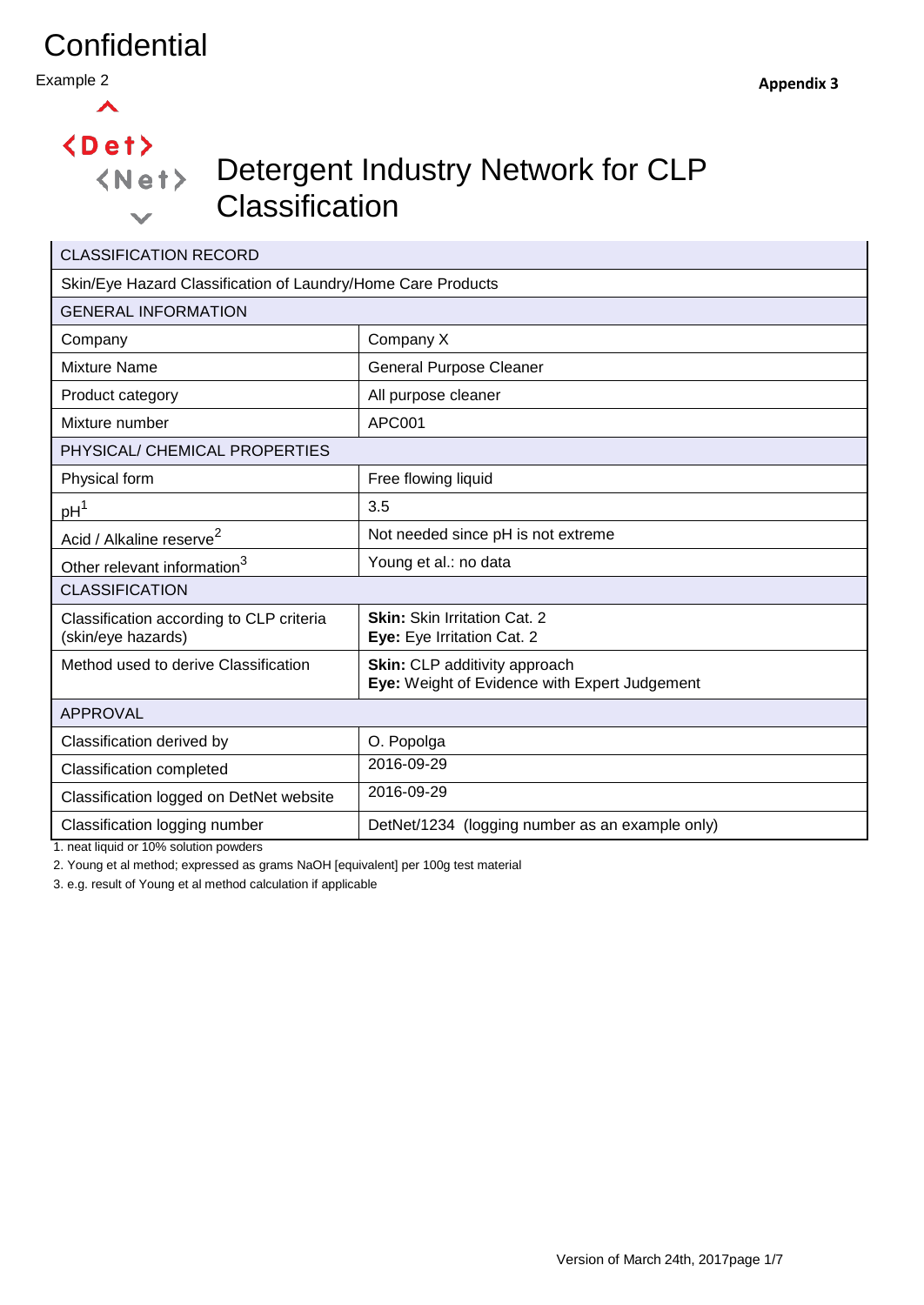Example 2

#### Supporting Data / Justification Skin

Additivity approach: assessment of new mixture APC001 on the basis of existing toxicological information on data on for the individual ingredients.

The pH of the new mixture APC001 is in the range:  $2 <$  pH <11.5; therefore the pH is not extreme and no need to determine the acidic reserve of the new mixture.

The new mixture APC001 does not contain any ingredient classified as Skin Corrosion Cat. 1 exceeding the cut-off for Skin corrosion cat 1 as such or in additivity with other substances thus the mixture itself is not classified as Skin Corrosion Cat. 1.

The classification of the new mixture APC001 is based on the CLP calculation method (additivity approach). It contains 10% Sulfuric acid, mono-C12-18-alkyl esters, sodium salts classified as Skin Irritation Cat. 2 and therefore is classified as Skin Irritation Cat. 2 (H315).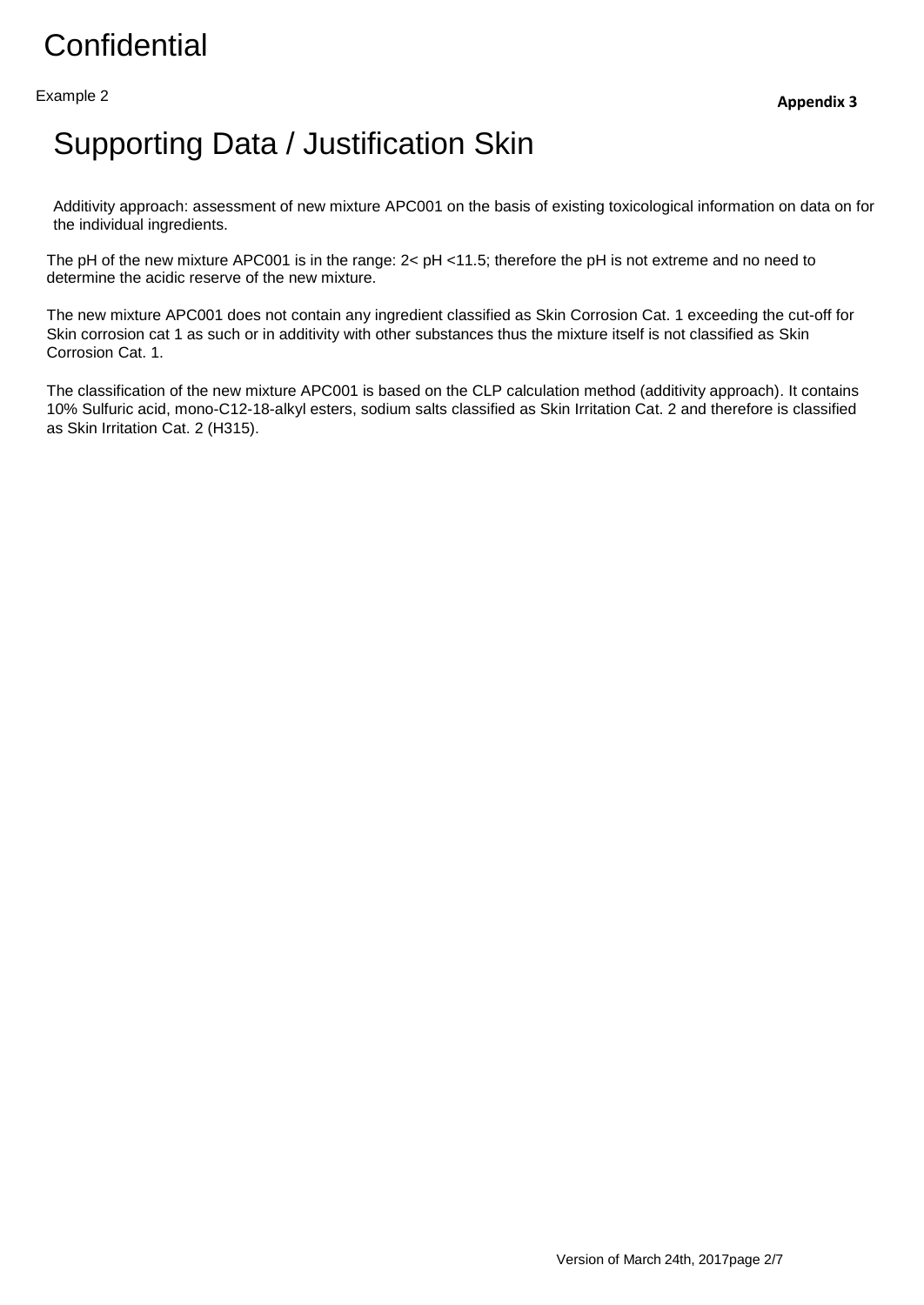#### Mixture Comparison Chart Skin

| ID                       | Ingredient                                                  | <b>CAS</b><br>numbers | <b>Skin Classification</b>                  | <b>Untested</b><br><b>Mixture</b> | <b>TM Example2</b> |  |  |  |
|--------------------------|-------------------------------------------------------------|-----------------------|---------------------------------------------|-----------------------------------|--------------------|--|--|--|
|                          |                                                             |                       |                                             |                                   |                    |  |  |  |
| Anionic surfactant       |                                                             |                       |                                             |                                   |                    |  |  |  |
| 6                        | Sulfuric acid, mono-C12-18-<br>alkyl esters, sodium salts   | 68955-19-1            | Skin Irritation Cat. 2                      | 10                                | 12                 |  |  |  |
| Nonionic surfactant      |                                                             |                       |                                             |                                   |                    |  |  |  |
| 1085                     | D-Glucopyranose,<br>oligomeric, decyl octyl<br>glycosides   | 68515-73-1            | Not classified as<br>hazardous to skin      | $\overline{4}$                    | 6.4                |  |  |  |
| Organic acid             |                                                             |                       |                                             |                                   |                    |  |  |  |
| 242                      | Citric acid                                                 | 77-92-2               | Not classified as<br>hazardous to skin      | $\overline{2}$                    | $\mathbf 0$        |  |  |  |
| 332                      | Formic acid                                                 | 64-18-6               | <b>Skin Corrosion Cat.1A</b>                | $\mathbf 0$                       | $\overline{2}$     |  |  |  |
| Alcohol/ Solvent         |                                                             |                       |                                             |                                   |                    |  |  |  |
| 286                      | Ethanol                                                     | 64-17-5               | Not classified as<br>3<br>hazardous to skin |                                   | $\mathbf 0$        |  |  |  |
| 361                      | 1-butoxypropan-2-ol                                         | 5131-66-8             | Skin Irritation Cat. 2                      | 0.3                               | 3.3                |  |  |  |
| Polycarboxylate/ Polymer |                                                             |                       |                                             |                                   |                    |  |  |  |
| 246                      | Poly Acrylic Acid-Maleic<br>Anhydride (PAA-MA)<br>copolymer | 52255-49-9            | Not classified as<br>hazardous to skin      | 0                                 | 2.2                |  |  |  |
| Perfume                  |                                                             |                       |                                             |                                   |                    |  |  |  |
| 2221                     | Perfume (not classified as<br>hazardous for skin & eye)     | n.a.                  | Not classified as<br>hazardous to skin      | 0.15                              | 0.2                |  |  |  |
| Preservative             |                                                             |                       |                                             |                                   |                    |  |  |  |
| 203                      | 2-bromo-2-nitropropane-1,3-<br>diol                         | $52 - 51 - 7$         | Skin Irritation Cat. 2                      | 0.02                              | $\pmb{0}$          |  |  |  |
| 200                      | 1,2-Benzisothiazol-3-one                                    | 2634-33-5             | Skin Irritation Cat. 2                      | 0.005                             | 0.003              |  |  |  |
| Minor                    |                                                             |                       |                                             |                                   |                    |  |  |  |
| 1029                     | Water                                                       | 7732-18-5             | Not classified as<br>hazardous to skin      | 80.525                            | 73.897             |  |  |  |

Notes:

A table to justify Skin Irritation Cat. 2 by CLP additivity approach is not part of a DetNet classification record (as no Tested Mixtures is selected) The Specific concentration limits (SCL) are not part of a DetNet classification record.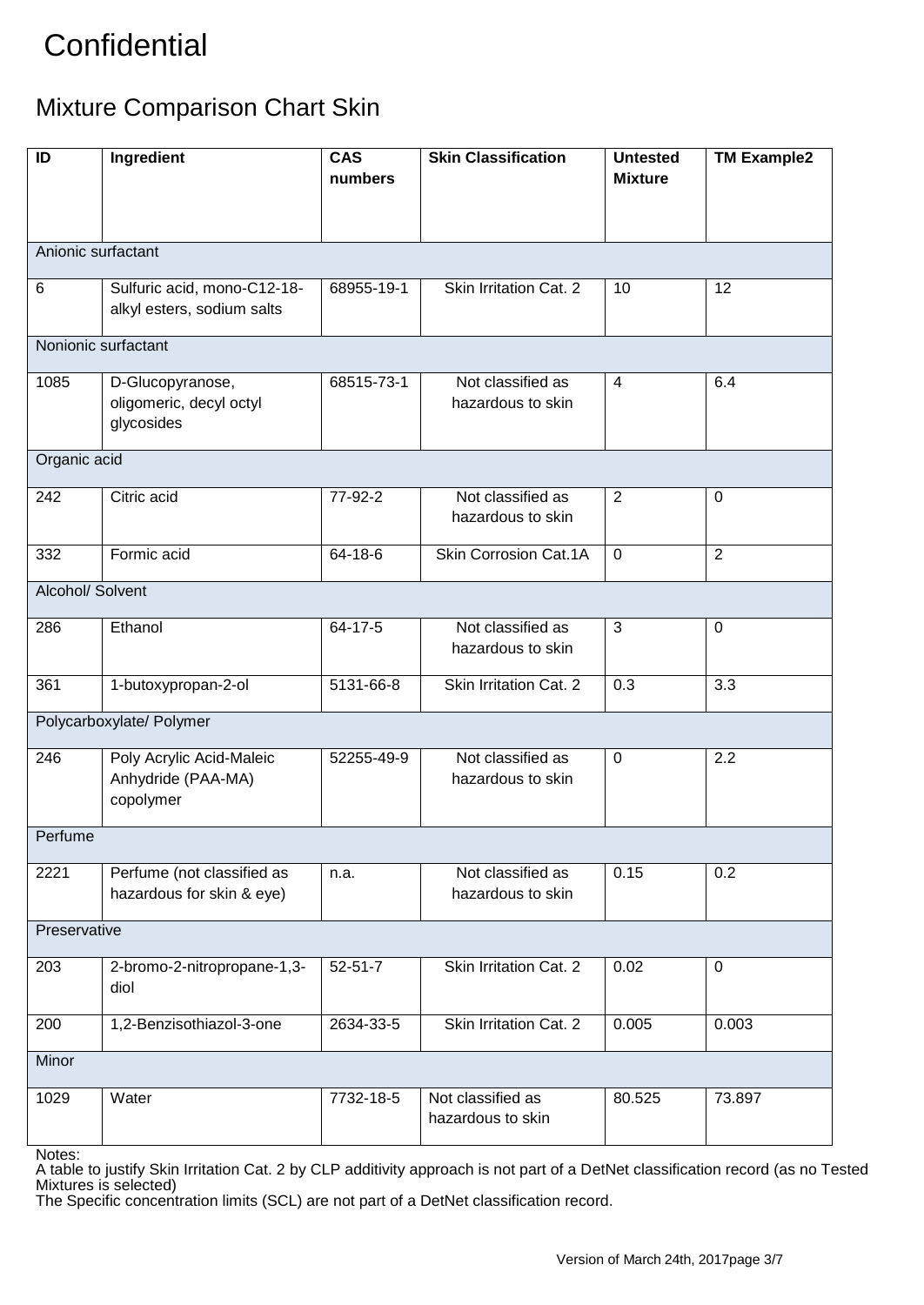Example 2

#### Supporting Data / Justification Eye

- The pH of the new mixture APC001 is in the range: 2< pH <11.5; therefore the pH is not extreme and no need to determine the acidic reserve of the new mixture.
- The classification of formula APC001 is following CLP regulation EU No. 1272/2008 (article 9(3) and 1.1.1. Annex I), by determining the weight of evidence and applying expert judgement comparing it to tested mixture example 2 with validated in-vitro test OECD TG 438 (Isolated Chicken Eye test) with additional histopathological assessment of tissues), in-vivo test "Low Volume Eye test" and human data.
- The surfactants (Sulfuric acid, mono-C12-18-alkyl esters, sodium salts and D-Glucopyranose, oligomeric, decyl octyl glycosides) in the new mixture APC001 and the tested mixture are the same. The surfactants are in the same hazard category for effects on eyes. The ratio of anionic and non-ionic surfactant in the new mixture and the tested mixture is not identical, but similar. The total surfactant concentration in the new mixture is lower compared to the tested mixture the new mixture APC001 is therefore less concentrated with respect to the surfactant content compared to the tested mixture.
- The tested mixture example 2 contains formic acid which is classified as Skin Corrosion Cat. 1A (and therefore Serious Eye Damage Cat, 1 also) in concentrated form. A concentration of only 2% is considered to be irritant to eyes (Eye Irritation Cat. 2) according to the specific concentration limits (SCL) for formic acid in Table 3.1. of CLP, annex VI . The new mixture contains citric acid, which requires a classification as Eye irritant Cat. 2 at a concentration of 10%. Although the amount of acid in the new mixture is the same as the acid in the tested mixture (i.e. 2%), the eye irritation potential of the formic acid contained in the tested mixture is higher (as indicated by the SCL).
- Both the new mixture APC001 and tested mixture example 2 contain equivalent amounts of solvents, which are in the same hazard category for effects on eyes. The solvent in the new mixture APC001 is Ethanol which possesses a lower irritation potential (Eye Irritation Cat. 2 > 50%) compared to the solvent contained in the tested mixture example 2 (1 butoxypropan-2-ol, Eye Irritation Cat. 2 > 20%), which can be derived from the concentration limits for classification.
- All other ingredients contained are either not relevant to this toxicological endpoint or below the generic cut off values.
- For above mentioned reasons, the new mixture is less concentrated with regards to the amount of surfactants. Furthermore, the irritation potential of the contained acid as well as of the solvent is lower compared to the tested mixture. The new mixture APC001 is therefore assumed not to exceed the hazard category as the tested mixture example 2.
- Tested Mixture example 2 is classified as Eye Irritation Category 2. The new mixture APC001 is classified as Eye Irritation Cat. 2 (H319) based on the weight of evidence with expert judgement.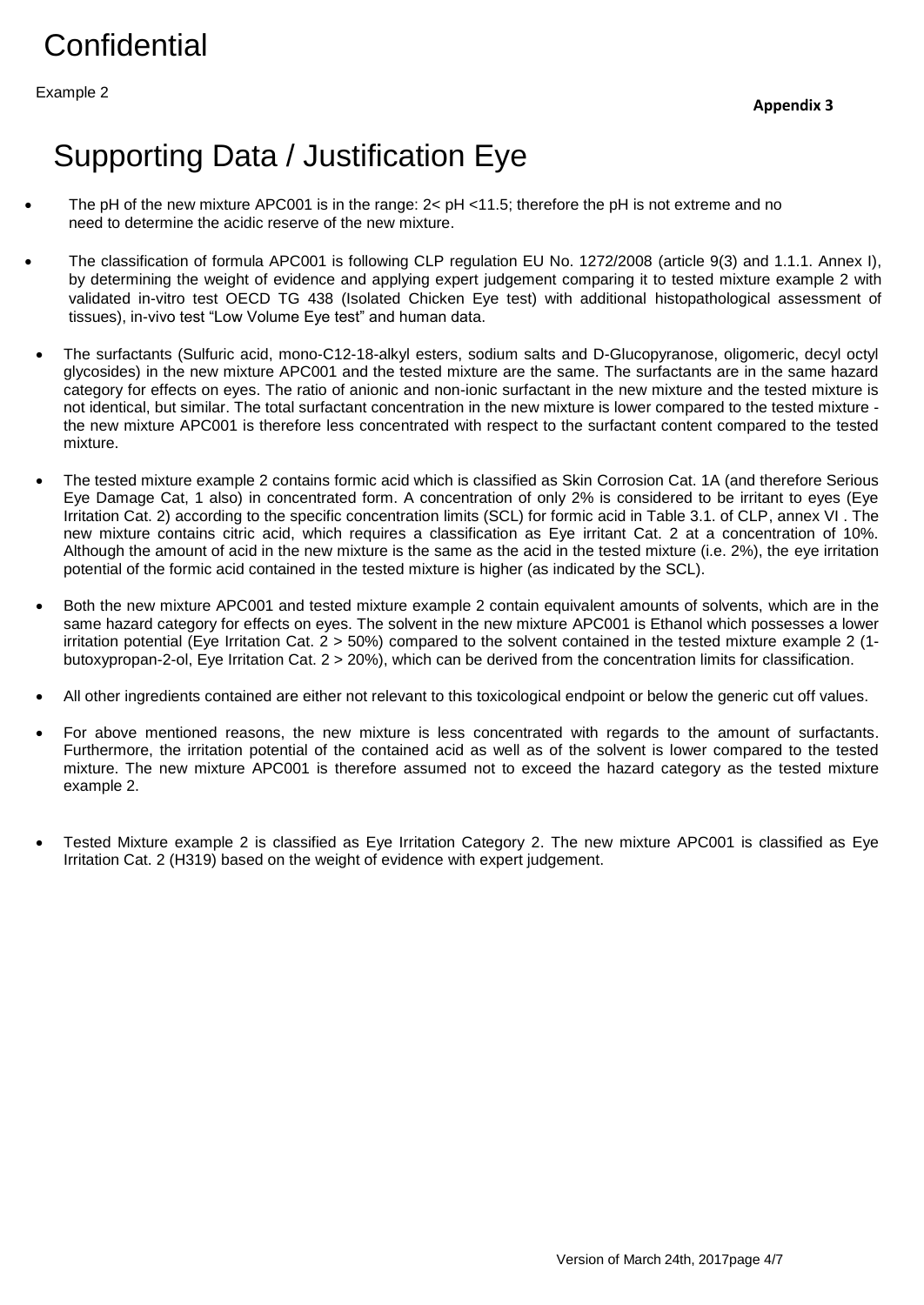#### Mixture Comparison Chart Eye

| $\overline{ID}$          | Ingredient                                                                        | $\overline{\text{CAS}}$ | <b>Eye Classification</b>              | <b>TM</b><br><b>Untested</b> |                  |  |  |  |  |
|--------------------------|-----------------------------------------------------------------------------------|-------------------------|----------------------------------------|------------------------------|------------------|--|--|--|--|
|                          |                                                                                   | numbers                 |                                        | <b>Mixture</b>               | <b>Example 2</b> |  |  |  |  |
| Anionic surfactant       |                                                                                   |                         |                                        |                              |                  |  |  |  |  |
| 6                        | Sulfuric acid, mono-C12-18-<br>68955-19-1<br>alkyl esters, sodium salts<br>Cat. 1 |                         | Serious Eye Damage                     | 10                           | 12               |  |  |  |  |
| Nonionic surfactant      |                                                                                   |                         |                                        |                              |                  |  |  |  |  |
| 1085                     | D-Glucopyranose,<br>oligomeric, decyl octyl<br>glycosides                         | 68515-73-1              | Serious Eye Damage<br>Cat. 1           | $\overline{4}$               | 6.4              |  |  |  |  |
| Organic acid             |                                                                                   |                         |                                        |                              |                  |  |  |  |  |
| 242                      | Citric acid                                                                       | 77-92-2                 | Eye Irritation Cat. 2                  | 2                            | 0                |  |  |  |  |
| 332                      | Formic acid                                                                       | 64-18-6                 | Serious Eye Damage<br>Cat. 1           | $\mathbf 0$                  | $\overline{2}$   |  |  |  |  |
| Alcohol/ Solvent         |                                                                                   |                         |                                        |                              |                  |  |  |  |  |
| 286                      | Ethanol                                                                           | 64-17-5                 | Eye Irritation Cat. 2                  | $\mathbf{3}$                 | $\mathbf 0$      |  |  |  |  |
| 361                      | 1-butoxypropan-2-ol                                                               | 5131-66-8               | Eye Irritation Cat. 2                  | 0.3                          | $\overline{3.3}$ |  |  |  |  |
| Polycarboxylate/ Polymer |                                                                                   |                         |                                        |                              |                  |  |  |  |  |
| 246                      | Poly Acrylic Acid-Maleic<br>Anhydride (PAA-MA)<br>copolymer                       | 52255-49-9              | Not classified as<br>hazardous to eyes | $\mathsf 0$                  | 2.2              |  |  |  |  |
| Perfume                  |                                                                                   |                         |                                        |                              |                  |  |  |  |  |
| 2221                     | Perfume (not classified as<br>hazardous for skin & eye)                           | n.a.                    | Not classified as<br>hazardous to eyes | 0.15                         | 0.2              |  |  |  |  |
| Preservative             |                                                                                   |                         |                                        |                              |                  |  |  |  |  |
| 203                      | 2-bromo-2-nitropropane-1,3-<br>diol                                               | $52 - 51 - 7$           | Serious Eye Damage<br>Cat. 1           | 0.02                         | $\boldsymbol{0}$ |  |  |  |  |
| 200                      | 1,2-Benzisothiazol-3-one                                                          | 2634-33-5               | Serious Eye Damage<br>Cat. 1           | 0.005                        | 0.003            |  |  |  |  |
| Minor                    |                                                                                   |                         |                                        |                              |                  |  |  |  |  |
| 1029                     | Water                                                                             | 7732-18-5               | Not classified as<br>hazardous to eyes | 80.525                       | 73.897           |  |  |  |  |

Note:

The Specific concentration limits (SCL) are not part of a DetNet classification record.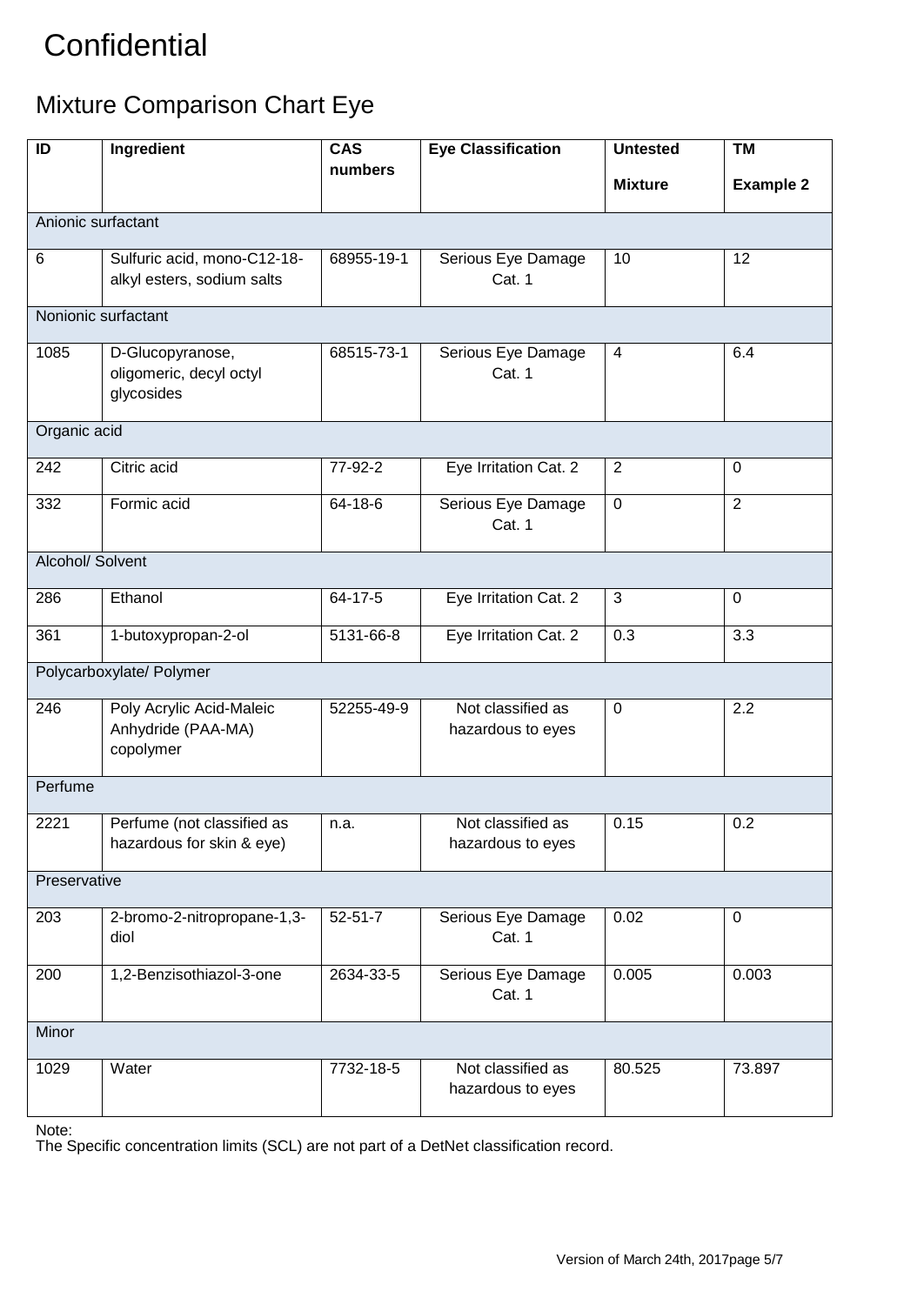#### Summary of data for TM example 2:

| Acid/Alkaline Reserve: 0                                                                                                                                    |
|-------------------------------------------------------------------------------------------------------------------------------------------------------------|
|                                                                                                                                                             |
| Eye Classification: eye irritation cat. 2<br>AISE_example 2_summary_OECD438 plus histopath.pdf<br>AISE_example 2_summary_LVET.pdf<br>Supportive: human data |
|                                                                                                                                                             |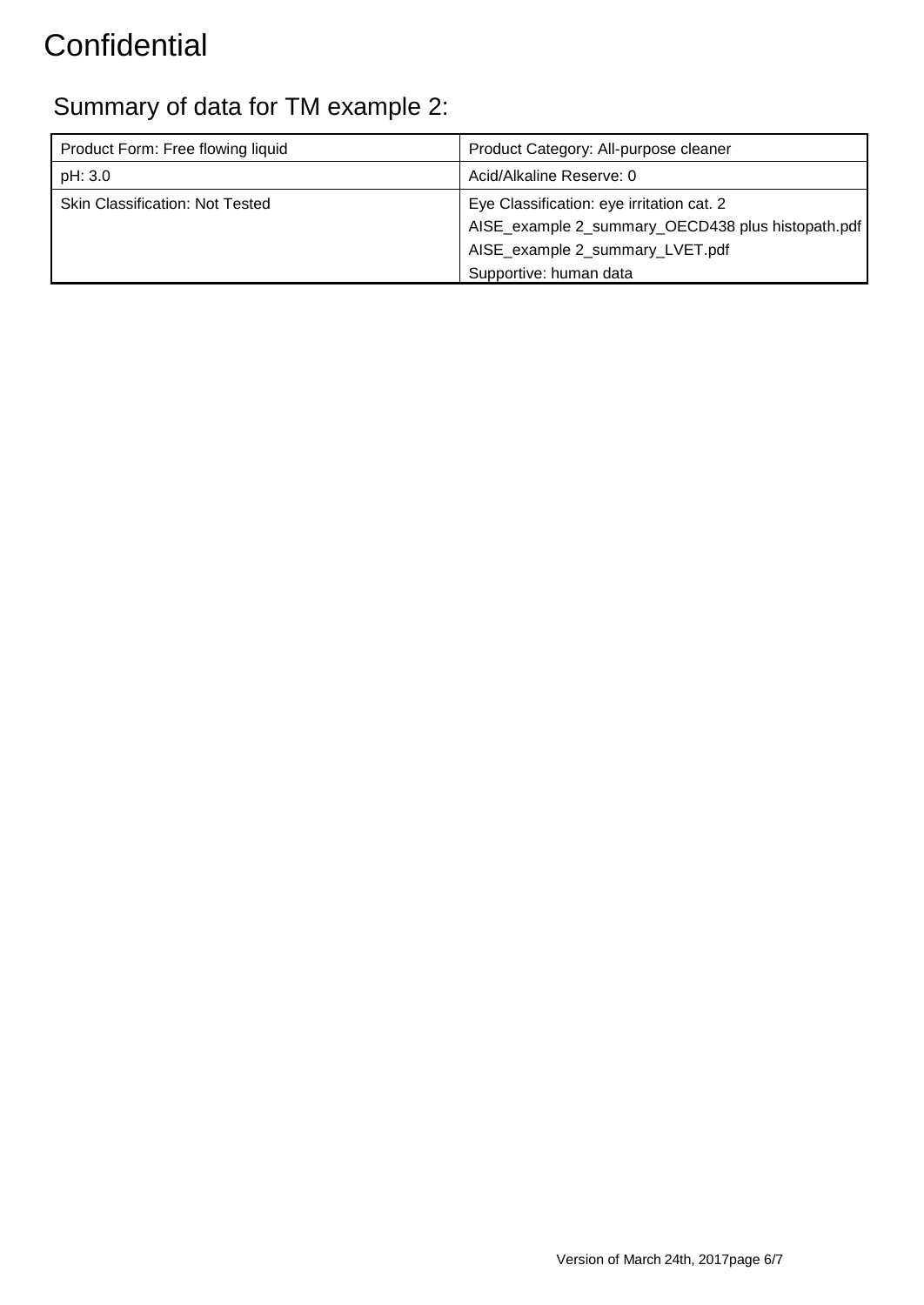|                                                                                    | <b>Full Reference</b>                                                                                                                                                                                                              | rabic Example 2. Treight of Criuchec analyses for classification of Air-parpose cicanci Ai Court for Cricets on Cycs (ase of testing and non-testing methods)<br><b>Study result</b>                                                                                                                                                                                                                | Data quality<br><b>Klimisch</b><br>score                                                                                                        | <b>Adequacy and</b><br>relevance                                                                                                                                                                                                                                                                                | <b>Coverage of</b><br>relevant<br>parameters/<br>observations<br>Yes/No                                                                                                                                                                       | <b>Consistency</b>                                                                                                                                                     | <b>Conclusive remark</b> |
|------------------------------------------------------------------------------------|------------------------------------------------------------------------------------------------------------------------------------------------------------------------------------------------------------------------------------|-----------------------------------------------------------------------------------------------------------------------------------------------------------------------------------------------------------------------------------------------------------------------------------------------------------------------------------------------------------------------------------------------------|-------------------------------------------------------------------------------------------------------------------------------------------------|-----------------------------------------------------------------------------------------------------------------------------------------------------------------------------------------------------------------------------------------------------------------------------------------------------------------|-----------------------------------------------------------------------------------------------------------------------------------------------------------------------------------------------------------------------------------------------|------------------------------------------------------------------------------------------------------------------------------------------------------------------------|--------------------------|
| Existing<br>human data<br>on company-<br>owned<br>mixtures<br>similar to<br>APC001 | PCC data collected over<br>a 12 months period                                                                                                                                                                                      | 14 cases of mild to moderate<br>eye effects only were reported<br>out of all sold products*. In the<br>cases where follow-up<br>information was available, all<br>ocular effects were fully<br>reversible within a few days.<br>*This is an example, in reality<br>the number of cases will need<br>to be identified relative to the<br>number of products sold in a<br>specific geographical area. | Klimisch<br>score is a<br>method of<br>assessing the<br>reliability of<br>toxicological<br>studies, and<br>is not<br>applicable to<br>PCC data. | Supportive<br>information, limitation<br>due to unknown dose<br>and exposure duration.<br>No CLP criteria for C&L<br>based on human data.                                                                                                                                                                       | No, not in every<br>case all relevant<br>parameters/<br>observations<br>are covered<br>(e.g. exposure<br>conditions,<br>detailed tissue<br>effects).                                                                                          | Consistent with<br>existing in vivo and in<br>vitro studies as well as<br>other human<br>experience, which<br>identify the All<br>Purpose Cleaner A01<br>as not Cat. 1 | Supportive data.         |
| Existing<br>human data<br>on similar<br>mixtures                                   | <b>MAGAM II Multicentre</b><br>multi-national<br>prospective, study of<br>human eye exposures<br>reported to Poisons<br>Control Centres (PCCs),<br>over a 24 months<br>period (data collection<br>from 6 to 18 months<br>per PCC). | 116 reported cases related to<br>all-purpose cleaners: mild to<br>moderate but no severe eye<br>irritation after exposure. In the<br>cases where follow-up<br>information was available, all<br>effects fully recovered within a<br>few days.                                                                                                                                                       | Klimisch<br>score is a<br>method of<br>assessing the<br>reliability of<br>toxicological<br>studies, and<br>is not<br>applicable to<br>PCC data. | Supportive<br>information. Scoring<br>based on PCC severity<br>scoring system<br>complemented by<br>MAGAM reported<br>symptoms. No CLP<br>criteria for C&L based<br>on human data.<br>Information provided<br>as a product category<br>containing different<br>products vs an<br>individually named<br>product. | Although not in<br>every case all<br>relevant<br>parameters are<br>available, (e.g.<br>exposure<br>conditions),<br>tissue<br>observations<br>are conducted<br>typically by an<br>ophthalmologist<br>and reported in<br>a standardized<br>way. | Consistent with<br>existing in vivo and in<br>vitro studies, which<br>identify the All<br>Purpose Cleaner A01<br>as not Cat. 1                                         | Supportive data.         |

#### Table Example 2: **Weight of evidence analyses for classification of All-purpose Cleaner APC001 for effects on eyes (use of testing and non-testing methods)**